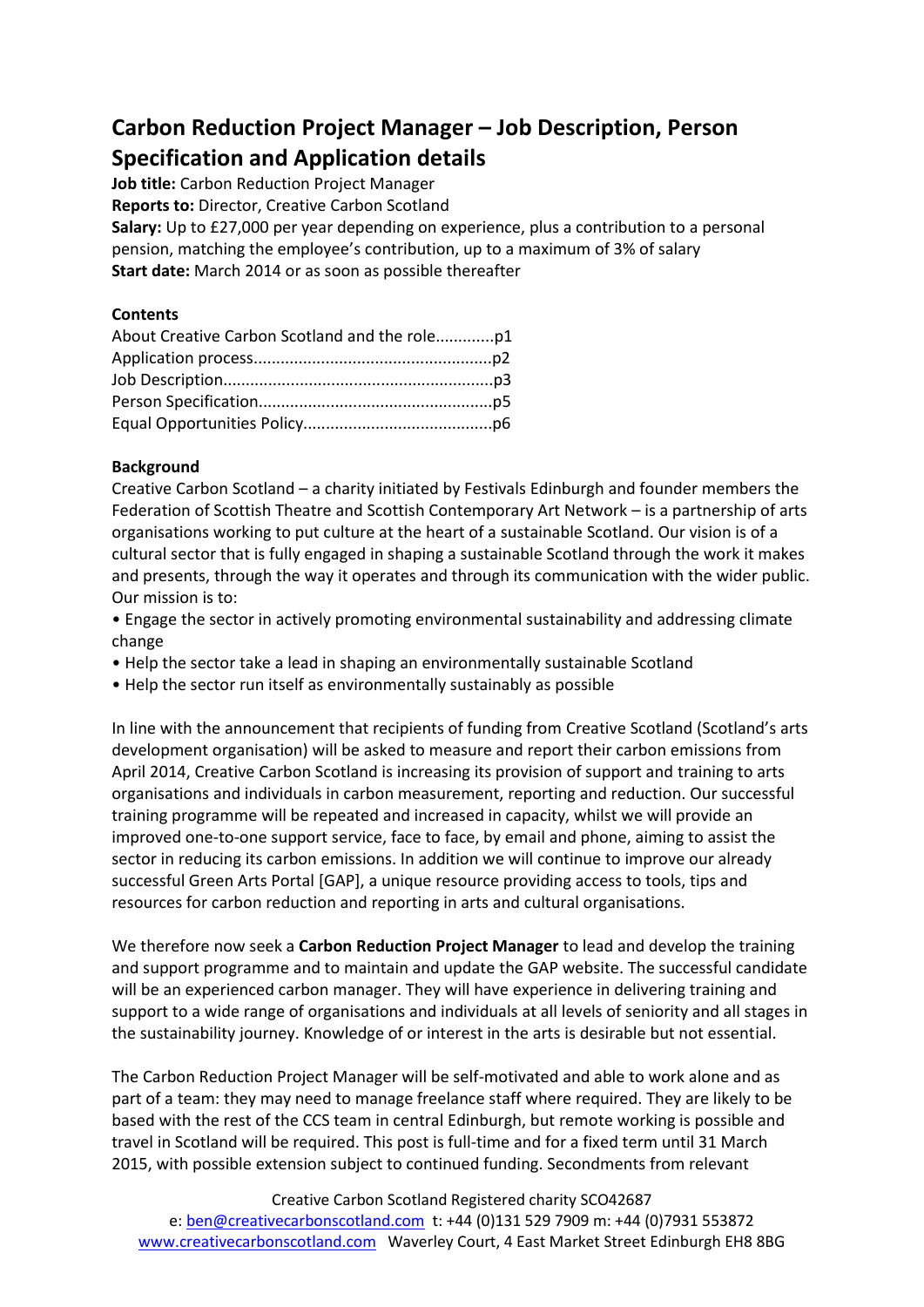organisations, flexible working and job-share applications are welcomed – please contact the CCS Director Ben Twist for a discussion.

#### **Application process**

Please send a CV with a covering letter explaining why you would like to work for Creative Carbon Scotland and telling us why you think you fit the person specification below. Applications must be sent by email to [ben@creativecarbonscotlnd.com](mailto:ben@creativecarbonscotlnd.com) by 5pm on Monday 17 February 2014. Interviews will be held on Friday 28 February in Edinburgh.

**Equal Opportunities** Creative Carbon Scotland is committed to equal opportunities and welcomes applications from all qualified candidates.

Please complete the attached Equal Opportunities Monitoring form and return it with your application – this will be removed from your application before consideration and the information provided will not affect your application in any way.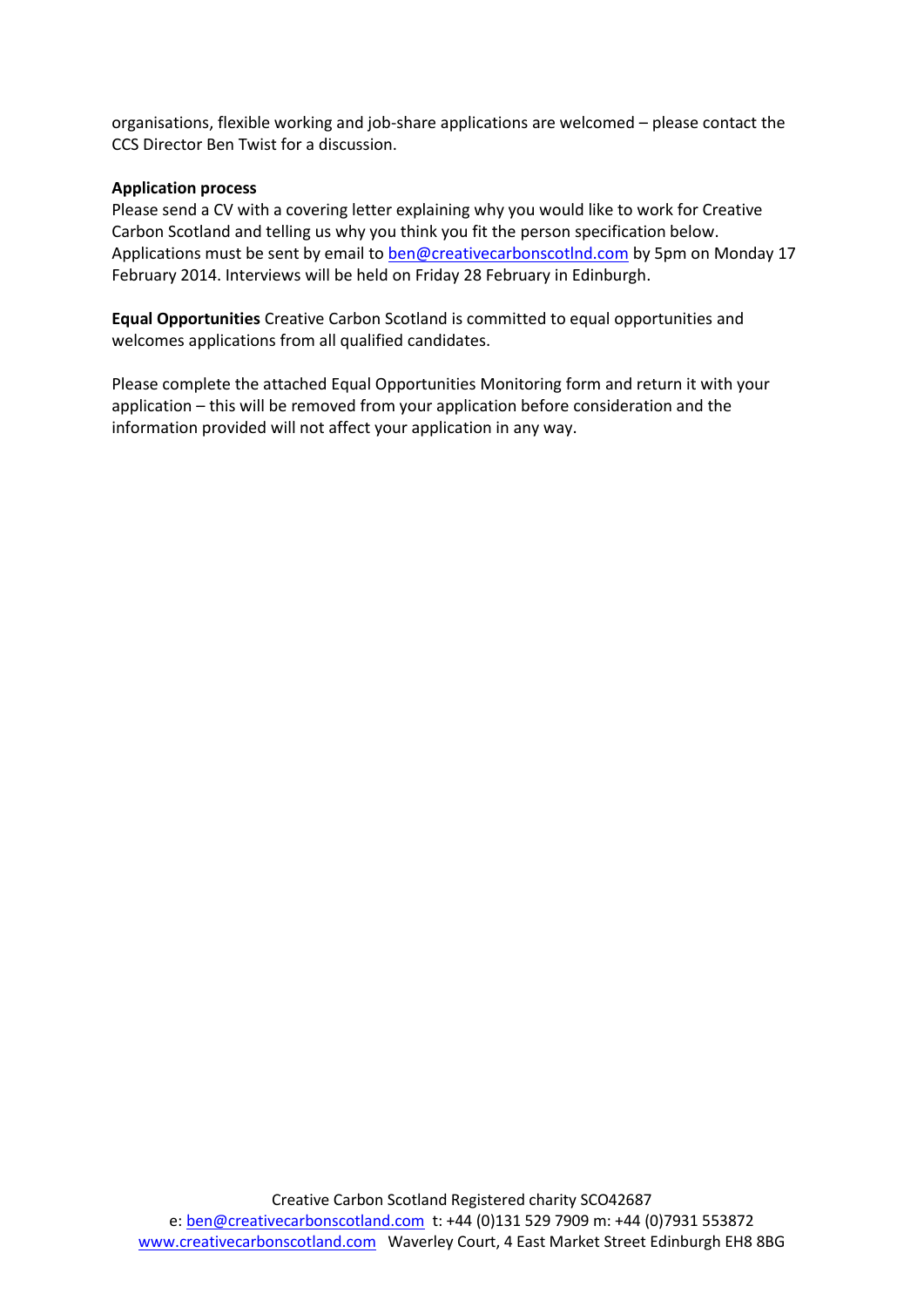# **CREATIVE CARBON SCOTLAND CARBON REDUCTION PROJECT MANAGER – JOB DESCRIPTION**

### **Reports to:** CCS Director

**Responsible for:** Freelance staff or contractors as agreed with the Director **Hours:** Full time. This means a 37.5 hour week with a degree of flexibility on both sides, as some evening and weekend work may be required and busy periods may call for extra hours, with time taken off in lieu during quieter periods.

**Flexible working and Job Sharing** Creative Carbon Scotland welcomes proposals for flexible working or job-share, subject to the needs of the role being satisfactorily fulfilled. **Holidays**: 20 days plus 10 public holidays to be taken at times agreed with the Director **Place of work**: Probably based at Waverley Court, East Market Street, Edinburgh, but this may not be essential. Travel throughout Scotland required.

**Contract and notice period:** This is a fixed term contract until 31 March 2015 in the first instance, with extension once funding is confirmed. A probationary period of 3 months will apply, following successful completion of which the full fixed term contract will be confirmed. **Secondments** Creative Carbon Scotland is very willing to consider a secondment for this role where this will embed carbon reduction knowledge and work within the cultural sector. **Equipment:** A laptop and mobile phone will be provided.

**MAIN PURPOSE OF JOB:** To develop and lead Creative Carbon Scotland's support and training for organisations and individuals funded by Creative Scotland, and other related organisations, in carbon measurement, reporting and reduction.

#### **MAIN AREAS OF RESPONSIBILITY**

- Leading the training and support programme to enable Scottish arts organisations to measure, report and reduce their carbon emissions, including delivering training workshops, one to one work and supporting carbon reduction groups within the cultural sector. This will include on-going research and methodology development ensuring that the programme remains at the forefront of good practice. (estimated to comprise about 55% of working time/3.5 days per week)
- Maintaining and updating the Green Arts Portal, in collaboration with the Project Officer (20% of working time/1 day per week)
- Administration and contribution to Creative Carbon Scotland's overall work (10% of working time/0.5 days per week)

# **SPECIFIC TASKS**

# **Training and Support Programme**

Carbon measurement and reporting - baseline

- 1. Lead the development and delivery of high quality carbon measurement and reporting training workshops for arts and cultural organisations, artists and others.
- 2. Provide one-to-one support in carbon measurement and reporting for organisations and individuals via email, telephone and in person.
- 3. Maintain regular contact with arts organisations and individuals that are already working with CCS on measuring and reporting their carbon emissions.
- 4. Recruit new arts organisations and individuals to CCS's carbon measurement and reporting training and support programmes.

Creative Carbon Scotland Registered charity SCO42687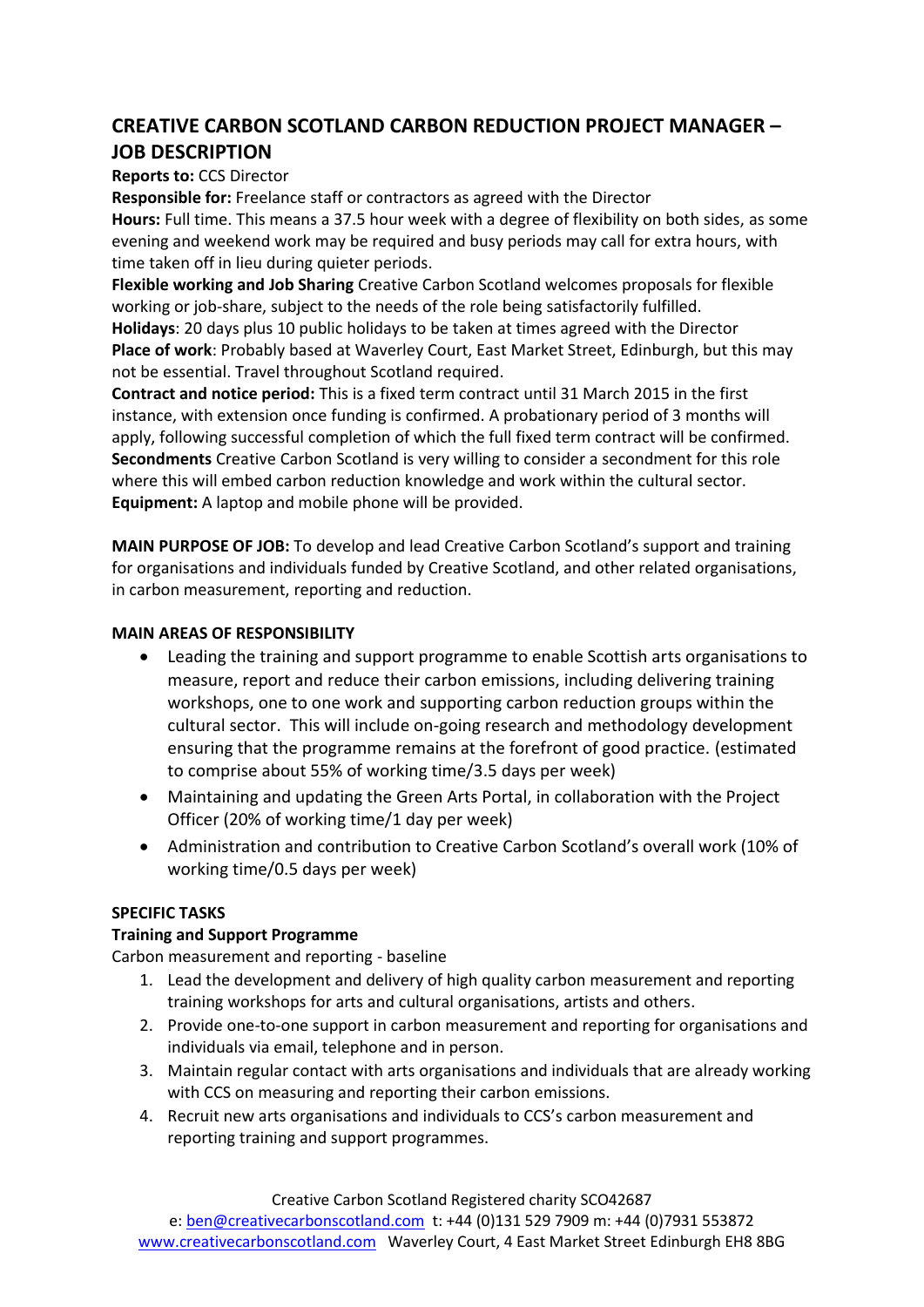- 5. Contribute to the quality assurance process for the CCS carbon measurement and reporting methodologies to ensure that they remain current and fit for purpose.
- 6. Support relevant organisations and individuals in the collection of data to enable them to report to Creative Scotland in a timely manner.
- 7. Lead the analysis of the data reported to Creative Scotland to contribute to the project overview report in a timely manner

Carbon Reduction – performance improvement

- 1. Lead the development and delivery of high quality carbon reduction training and support for arts and cultural organisations, artists and others.
- 2. Provide one-to-one support in carbon reduction for organisations and individuals via email, telephone and in person.
- 3. Maintain regular contact with arts organisations and individuals that are already working with CCS on reducing carbon emissions
- 4. Recruit new arts organisations and individuals to CCS's Carbon reduction programmes.
- 5. Ensure Creative Carbon Scotland's knowledge and awareness of relevant carbon reduction measures is fully comprehensive and state of the art.

# **Green Arts Portal**

- 1. Maintain and update the Green Arts Portal [GAP] website, in collaboration with the Project Officer and relevant freelance staff, to ensure that the information and support provided to arts and cultural organisations and others is accurate, up to date and innovative; and that the GAP reflects the content, standards and character of all of Creative Carbon Scotland's work.
- 2. Monitor and encourage the appropriate use of the GAP by users with a view to developing a community of practice around sustainability within the Scottish cultural sector.

#### **Administration**

- 1. Administration, including reporting against relevant performance indicators, related to the Training and Support programme, GAP website and Projects and events as required.
- 2. Ensure that the highest standards of health and safety and environmental sustainability are adhered to throughout the work of CCS.
- 3. Attend team meetings and ensure co-ordination of administrative support to the Director as required, including contributing to fundraising applications and organising and minuting meetings and preparing papers.
- 4. Ensure learning and experience is shared between projects and the training and support programmes
- 5. Other appropriate duties as requested by the Director.

# **PERSON SPECIFICATION**

# **Essential Characteristics**

- 1. Significant experience of carbon measurement, reporting and reduction, ideally including experience with small and medium enterprises.
- 2. Experience of providing high quality training and support to groups and individuals.
- 3. Demonstrable ability to maintain and update a professionally designed Wordpress website.
- 4. Demonstrable ability to use relevant IT packages at a high level to analyse and present data, manage projects, develop presentations and other tasks

Creative Carbon Scotland Registered charity SCO42687

e: [ben@creativecarbonscotland.com](mailto:ben@creativecarbonscotland.com) t: +44 (0)131 529 7909 m: +44 (0)7931 553872 [www.creativecarbonscotland.com](http://www.creativecarbonscotland.com/) Waverley Court, 4 East Market Street Edinburgh EH8 8BG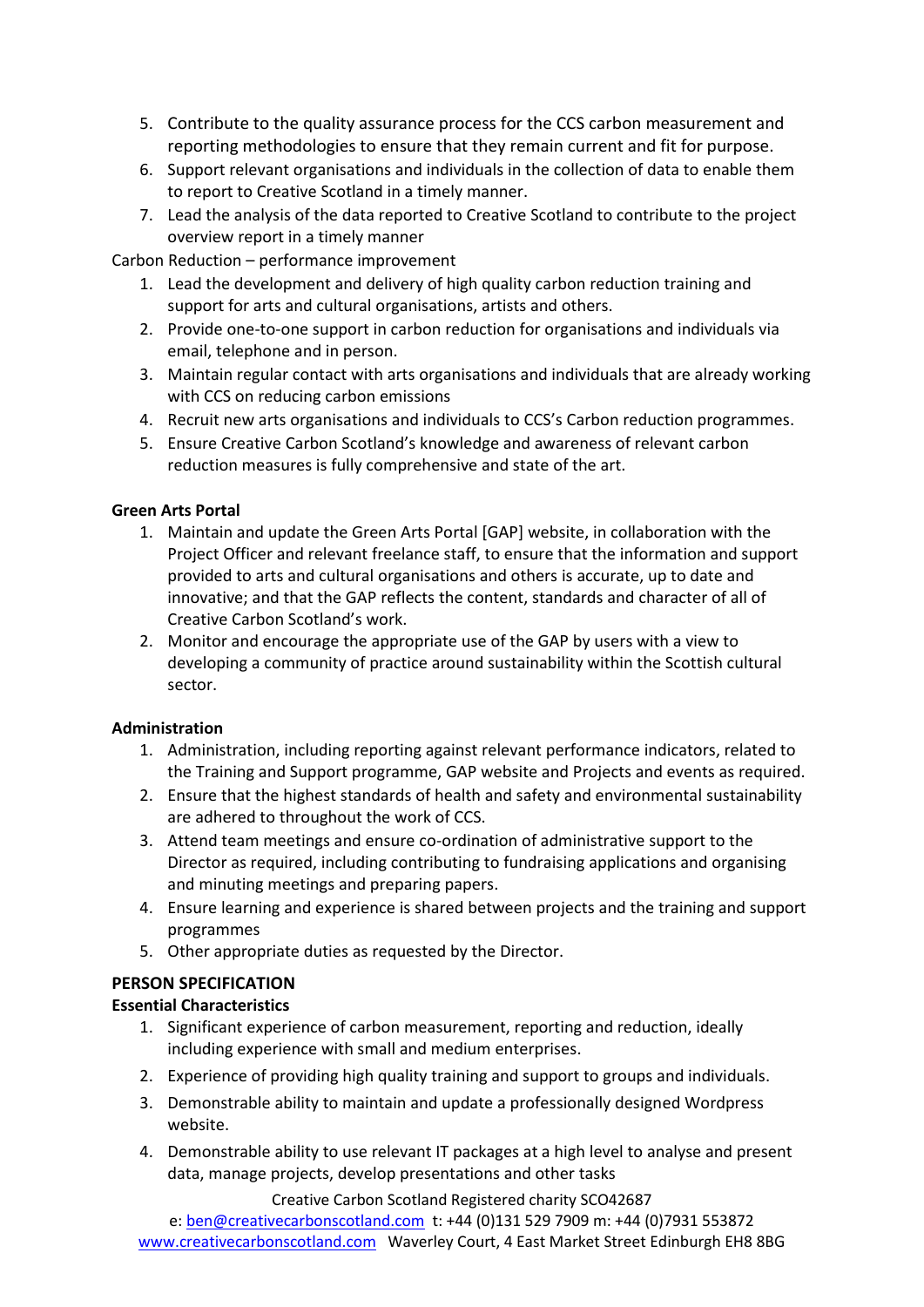- 5. Track record in successful project management.
- 6. Excellent oral and written communication skills.
- 7. Excellent interpersonal skills.
- 8. Excellent time management skills
- 9. Administrative and budgeting skills and experience.
- 10. Energy and initiative.

#### **Desirable characteristics**

- 1. Knowledge of behavioural change and staff engagement issues in relation to environmental sustainability.
- 2. Knowledge of and interest in the arts and culture.
- 3. Full driving licence and access to a car or the age/experience permitting the hire of one.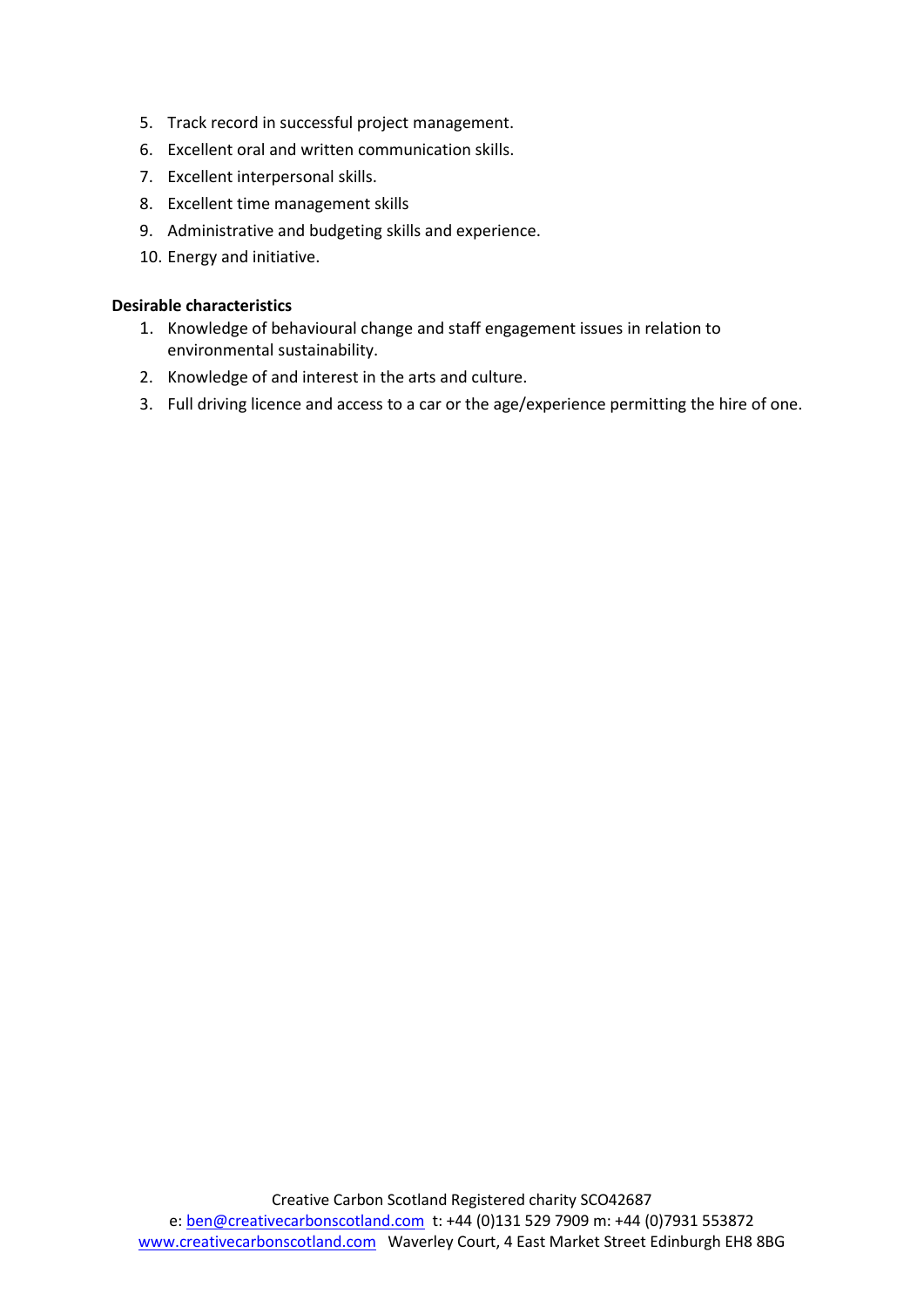# **Creative Carbon Scotland Equal Opportunities Policy**

The aim of this policy is to communicate the commitment of the Board and staff to the promotion of equality of opportunity in Creative Carbon Scotland. It is our policy to provide employment equality to all, irrespective of:

- Gender, including gender reassignment
- Marital or civil partnership status
- Having or not having dependants
- Religious belief or political opinion
- Race (including colour, nationality, ethnic or national origins)
- **•** Disability
- Sexual orientation
- Age

We are opposed to all forms of unlawful and unfair discrimination. All job applicants, employees and others who work for us will be treated fairly and will not be discriminated against on any of the above grounds. Decisions about recruitment and selection, promotion, training or any other benefit will be made objectively and without unlawful discrimination.

We recognise that the provision of equal opportunities in the workplace is not only good management practice, it also makes sound business sense. Our equal opportunities policy will help all those who work for us to develop their full potential and the talents and resources of the workforce will be utilised fully to maximise the efficiency of the organisation.

# **SCOPE**

This policy applies to:

- Job applicants and potential applicants
- Employees
- Freelancers
- Trainee workers and students on placements
- Anyone else who Creative Carbon Scotland works with where we have influence over the way they are selected or the way in which we work with them

# **COMMITMENTS**

Creative Carbon Scotland is committed to:

- Promoting equality of opportunity for all persons
- Promoting a good and harmonious working environment in which all persons are treated with respect
- Preventing occurrences of unlawful direct discrimination, indirect discrimination, harassment and victimisation
- Fulfilling all our legal obligations under the equality legislation and associated codes of practice
- Complying with our own equal opportunities policy and associated policies
- Taking lawful affirmative or positive action, where appropriate
- Regarding all breaches of equal opportunities policy as misconduct which could lead to disciplinary proceedings.

Creative Carbon Scotland Registered charity SCO42687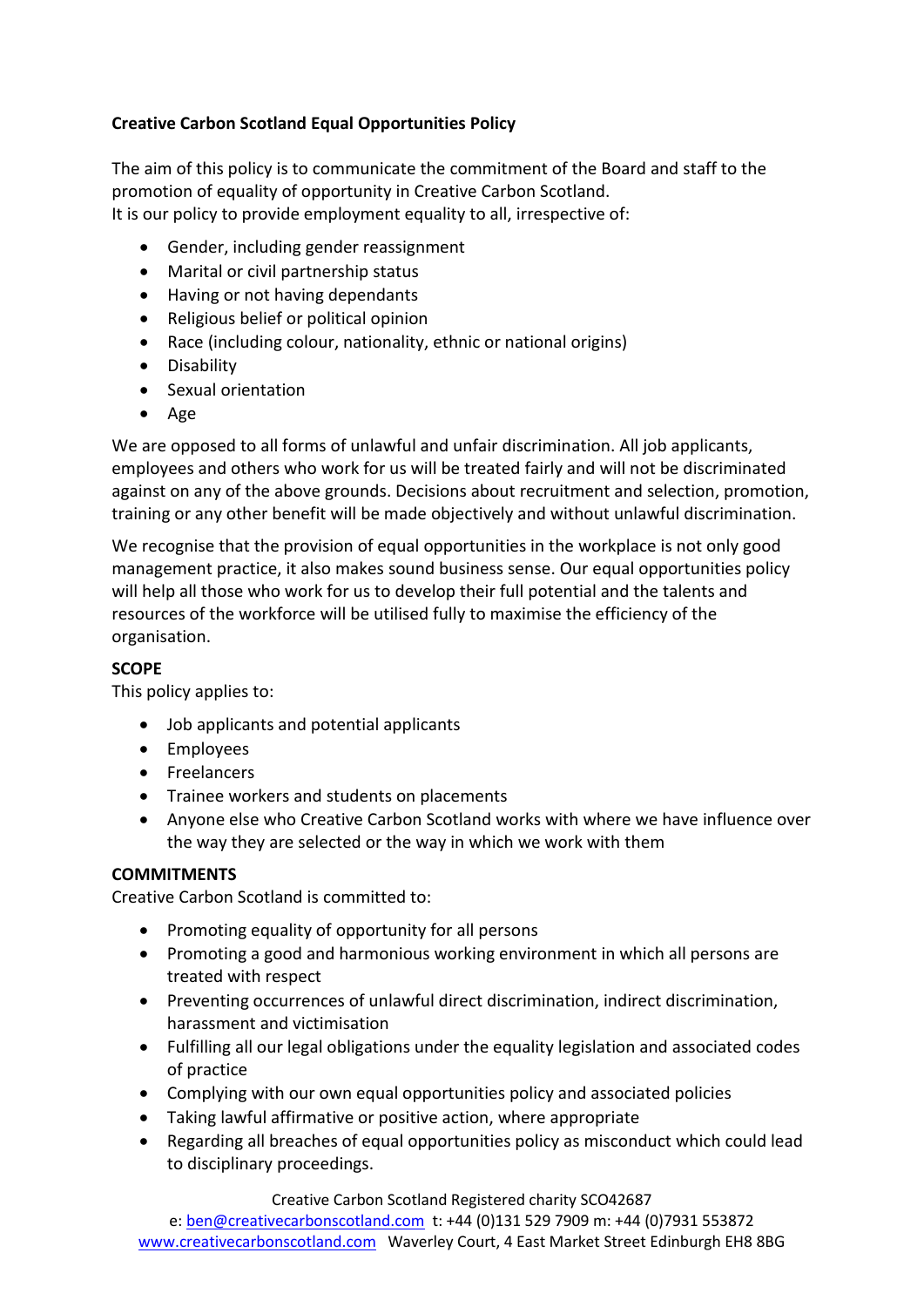# **IMPLEMENTATION**

This policy is fully supported by the Creative Carbon Scotland Board

The Director has specific responsibility for the effective implementation of this policy but we expect all our employees to abide by the policy and help create the equality environment which is its objective.

In order to implement this policy we shall:

- Communicate the policy to employees, job applicants and relevant others (such as contract or agency workers)
- Incorporate specific and appropriate duties in respect of implementing the equal opportunities policy into job descriptions and work objectives of all staff
- Provide equality training and guidance as appropriate, including training on induction and management courses.
- Ensure that those who are involved in assessing candidates for recruitment or promotion will be trained in non-discriminatory selection techniques
- Incorporate equal opportunities notices into general communications practices (eg, staff newsletters, intranet)
- Obtain commitments from other persons or organisations such as subcontractors or agencies that they too will comply with the policy in their dealings with our organisation and our workforce
- Ensure that adequate resources are made available to fulfil the objectives of the policy.

# **Monitoring and review**

We will establish appropriate information and monitoring systems to assist the effective implementation of our equal opportunities policy. The effectiveness of our equal opportunities policy will be reviewed annually by the Board and action taken as necessary.

#### **Complaints**

Employees who believe that they have suffered any form of discrimination, harassment or victimisation are entitled to raise the matter with the Creative Carbon Scotland Treasurer, Gary Stewart. All complaints of discrimination will be dealt with seriously, promptly and confidentially. In addition to our internal procedures, employees have the right to pursue complaints of discrimination to an industrial tribunal or the Fair Employment Tribunal under any relevant anti-discrimination legislation. However, employees wishing to make a complaint to a tribunal will normally be required to raise their complaint under Creative Carbon Scotland's internal grievance procedures first. Every effort will be made to ensure that employees who make complaints will not be victimised. Any complaint of victimisation will be dealt with seriously, promptly and confidentially. Victimisation will result in disciplinary action and may warrant dismissal.

Date: 9 July 2012

Signature: *Euan Turner* Convenor